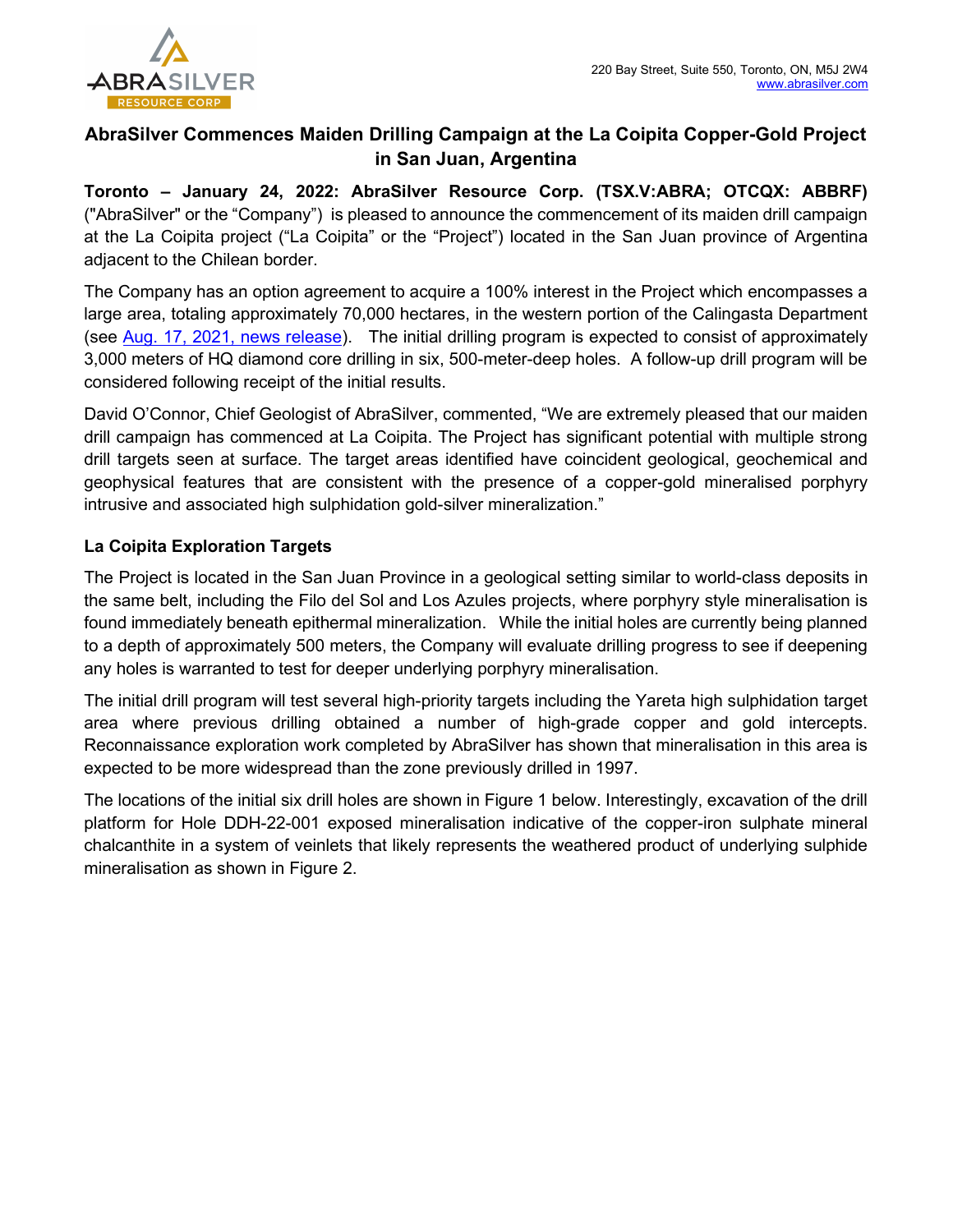### Figure 1 – La Coipita Drilling Targets



Figure 2 – Outcropping Copper Sulphate Mineralisation at Drill Platform for Hole 22-001



Technical information in this news release has been approved by David O'Connor P.Geo., Chief Geologist for AbraSilver, and a Qualified Person as defined by National Instrument 43-101 Standards of Disclosure for Mineral Projects.

#### About AbraSilver

AbraSilver is a well-funded silver-gold focused advanced-stage exploration company. The Company is rapidly advancing its 100%-owned Diablillos silver-gold project in the mining-friendly Salta province of Argentina, which has a current Measured and Indicated Mineral Resource containing over 90 million ounces of silver and 1.0 million ounces of gold. The Company is led by an experienced management team and has long-term supportive shareholders including Mr. Eric Sprott and SSR Mining. In addition, AbraSilver owns a portfolio of earlier-stage